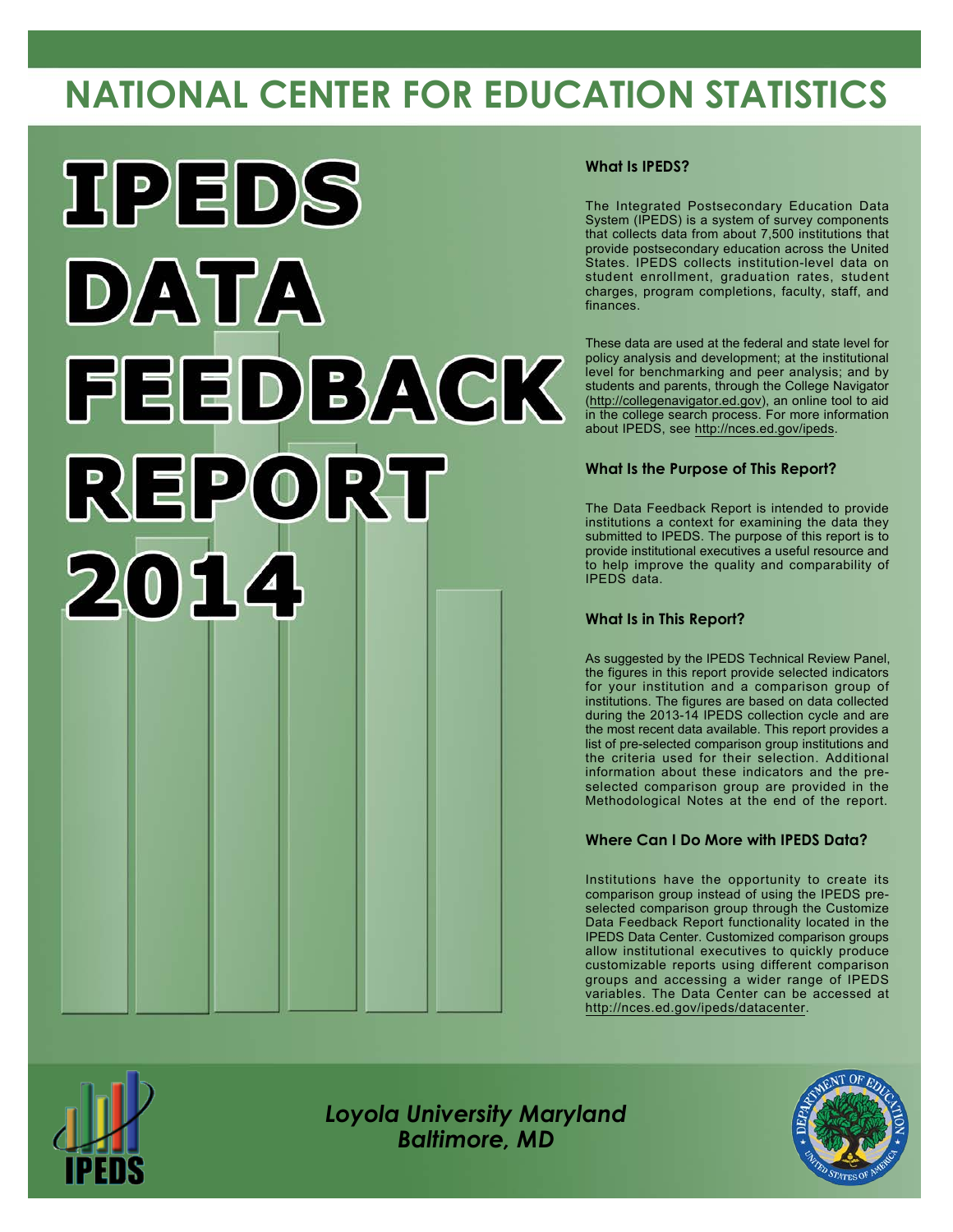### **COMPARISON GROUP**

Comparison group data are included to provide a context for interpreting your institution's statistics. If your institution did not define a Custom Comparison Group for this report by July 15, NCES selected a comparison group for you. (In this case, the characteristics used to define the comparison group appears below.) The Customize Data Feedback Report functionality on the IPEDS Data Center [\(http://nces.ed.gov/ipeds/datacenter/\)](http://nces.ed.gov/ipeds/datacenter/) can be used to reproduce the figures in this report using different peer groups.

The custom comparison group chosen by Loyola University Maryland includes the following 9 institutions:

- Creighton University (Omaha, NE)
- Fairfield University (Fairfield, CT)
- Gonzaga University (Spokane, WA)
- Loyola Marymount University (Los Angeles, CA)
- Providence College (Providence, RI)
- Saint Joseph's University (Philadelphia, PA)
- Santa Clara University (Santa Clara, CA)
- Villanova University (Villanova, PA)
- Xavier University (Cincinnati, OH)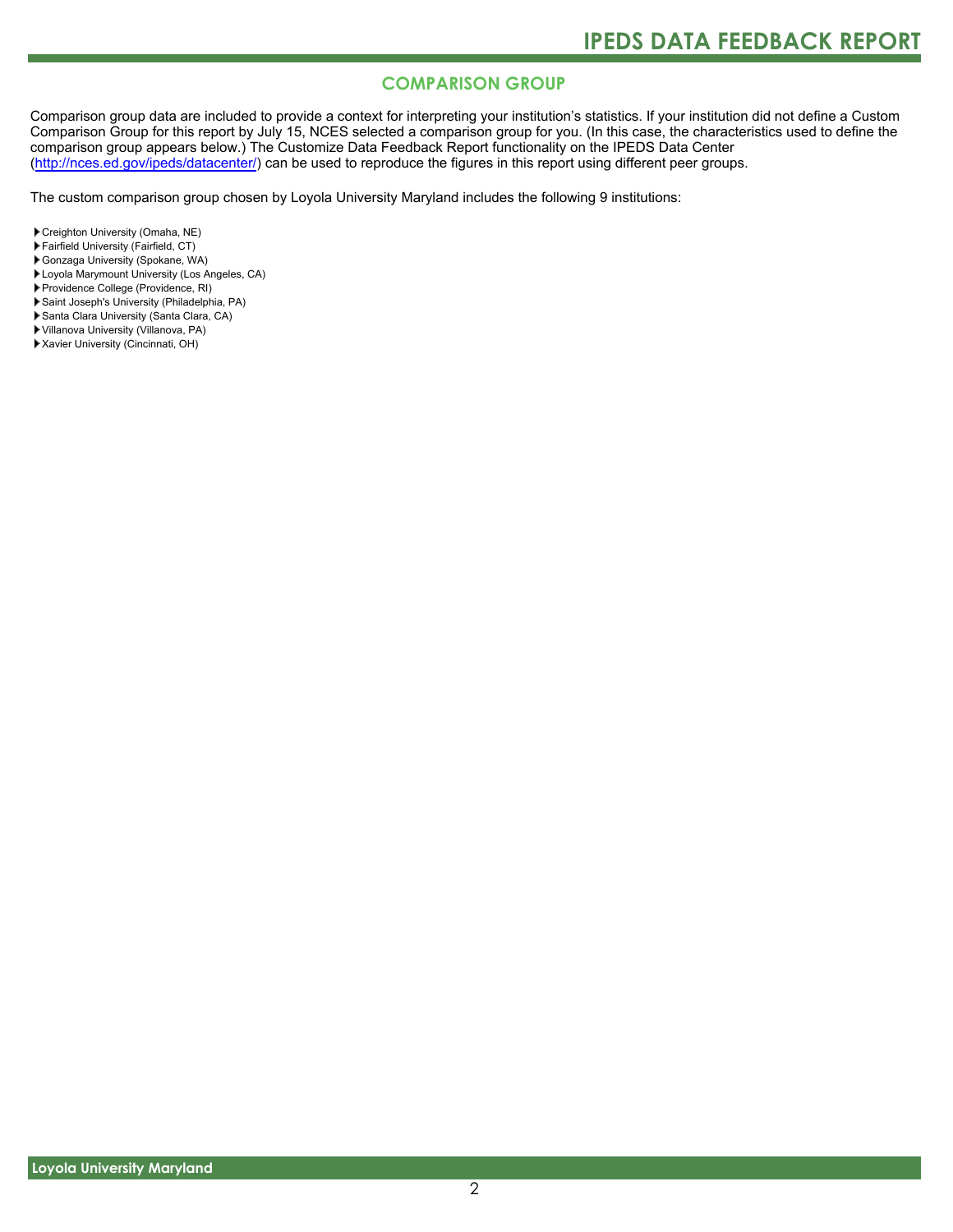



NOTE: For more information about disaggregation of data by race and ethnicity, see the Methodological Notes. Median values for the comparison group will not add to 100%. See "Use of Median Values for Comparison Group" for how median values are determined. N is the number of institutions in the comparison group. SOURCE: U.S. Department of Education, National Center for Education Statistics, Integrated Postsecondary Education Data System (IPEDS): Spring 2014, Fall Enrollment component.

#### **Figure 2. Unduplicated 12-month headcount of all students and of undergraduate students (2012-13), total FTE enrollment (2012-13), and full- and part-time fall enrollment (Fall 2013)**



NOTE: For details on calculating full-time equivalent (FTE) enrollment, see Calculating FTE in the Methodological Notes. Total headcount, FTE, and full- and part-time fall enrollment include both undergraduate and postbaccalaureate students, when applicable. N is the number of institutions in the comparison group.

SOURCE: U.S. Department of Education, National Center for Education Statistics, Integrated Postsecondary Education Data System (IPEDS): Fall 2013, 12-month Enrollment component and Spring 2014, Fall Enrollment component.

#### **Figure 3. Number of degrees awarded, by level: 2012-13**



NOTE: For additional information about postbaccalaureate degree levels, see the Methodology Notes. N is the number of institutions in the comparison group. SOURCE: U.S. Department of Education, National Center for Education Statistics, Integrated Postsecondary Education Data System (IPEDS): Fall 2013, Completions component.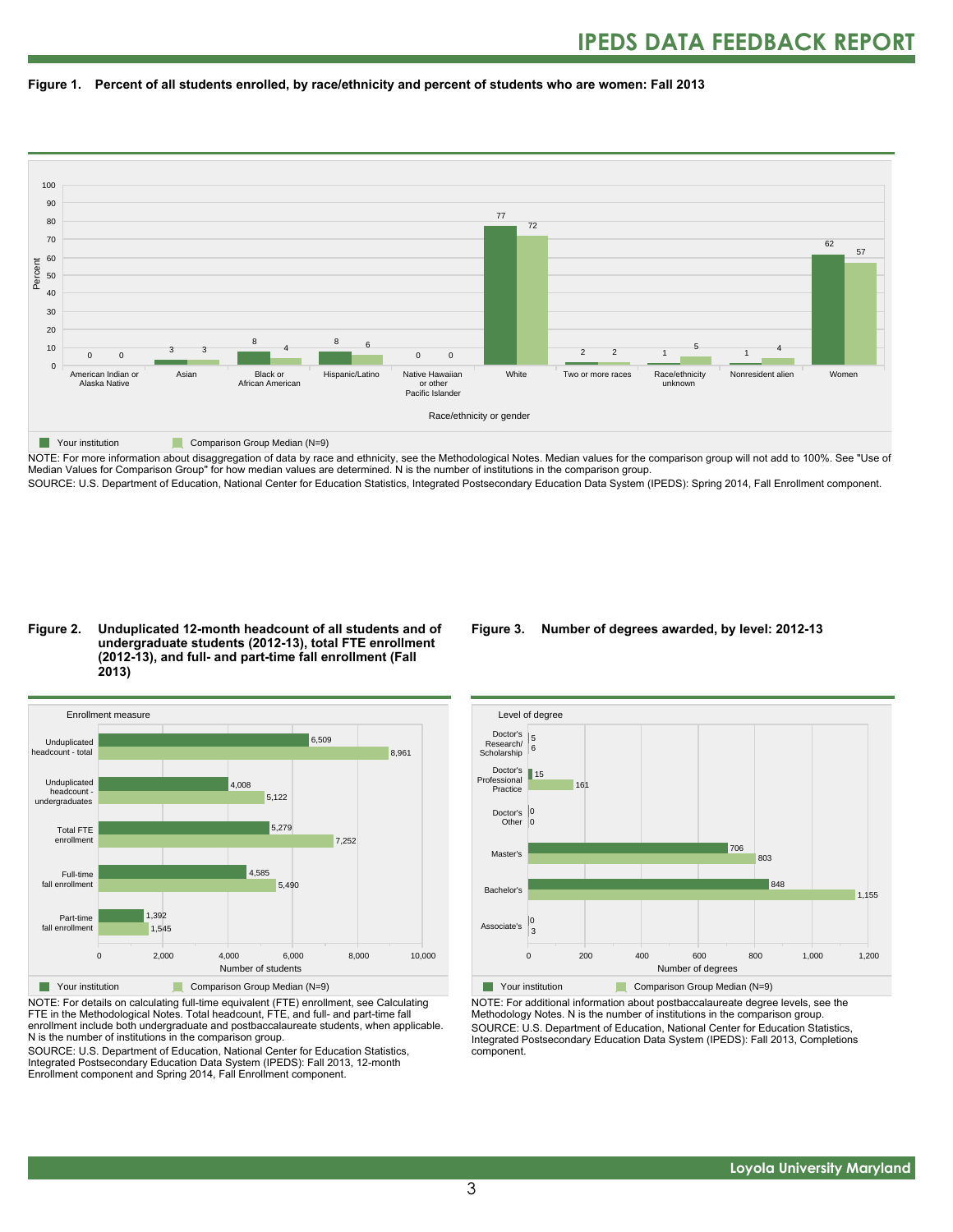## **IPEDS DATA FEEDBACK REPORT**

**Figure 4. Academic year tuition and required fees for full-time, first-time degree/certificate-seeking undergraduates: 2010-11 to 2013-14**



NOTE: The tuition and required fees shown here are the lowest reported from the categories of in-district, in-state, and out-of-state. N is the number of institutions in the comparison group.

SOURCE: U.S. Department of Education, National Center for Education Statistics, Integrated Postsecondary Education Data System (IPEDS): Fall 2013, Institutional Characteristics component.





NOTE: Average net price is for full-time, first-time degree/certificate-seeking undergraduate students and is generated by subtracting the average amount of federal, state/local government, and institutional grant and scholarship aid from the total cost of attendance. Total cost of attendance is the sum of published tuition and required fees, books and supplies, and the average room and board and other expenses. For details, see the Methodological Notes. N is the number of institutions in the comparison group. SOURCE: U.S. Department of Education, National Center for Education Statistics, Integrated Postsecondary Education Data System (IPEDS): Fall 2013, Institutional Characteristics component; Winter 2013-14, Student Financial Aid component.

**Figure 6. Percent of full-time, first-time degree/certificate-seeking undergraduate students who received grant or scholarship aid from the federal government, state/local government, or the institution, or loans, by type of aid: 2012-13**



NOTE: Any grant aid above includes grant or scholarship aid from the federal government, state/local government, or the institution. Federal grants includes Pell grants and other federal grants. Any loans includes federal loans and other loans to students. For details on how students are counted for financial aid reporting, see Cohort Determination in the Methodological Notes. N is the number of institutions in the comparison group. SOURCE: U.S. Department of Education, National Center for Education Statistics, Integrated Postsecondary Education Data System (IPEDS): Winter 2013-14, Student Financial Aid component.

#### **Figure 7. Average amounts of grant or scholarship aid from the federal government, state/local government, or the institution, or loans received, by full-time, first-time degree/certificate-seeking undergraduate students, by type of aid: 2012-13**



NOTE: Any grant aid above includes grant or scholarship aid from the federal government, state/local government, or the institution. Federal grants includes Pell grants and other federal grants. Any loans includes federal loans and other loans to students. Average amounts of aid were calculated by dividing the total aid awarded by the total number of recipients in each institution. N is the number of institutions in the comparison group. SOURCE: U.S. Department of Education, National Center for Education Statistics, Integrated Postsecondary Education Data System (IPEDS): Winter 2013-14, Student Financial Aid component.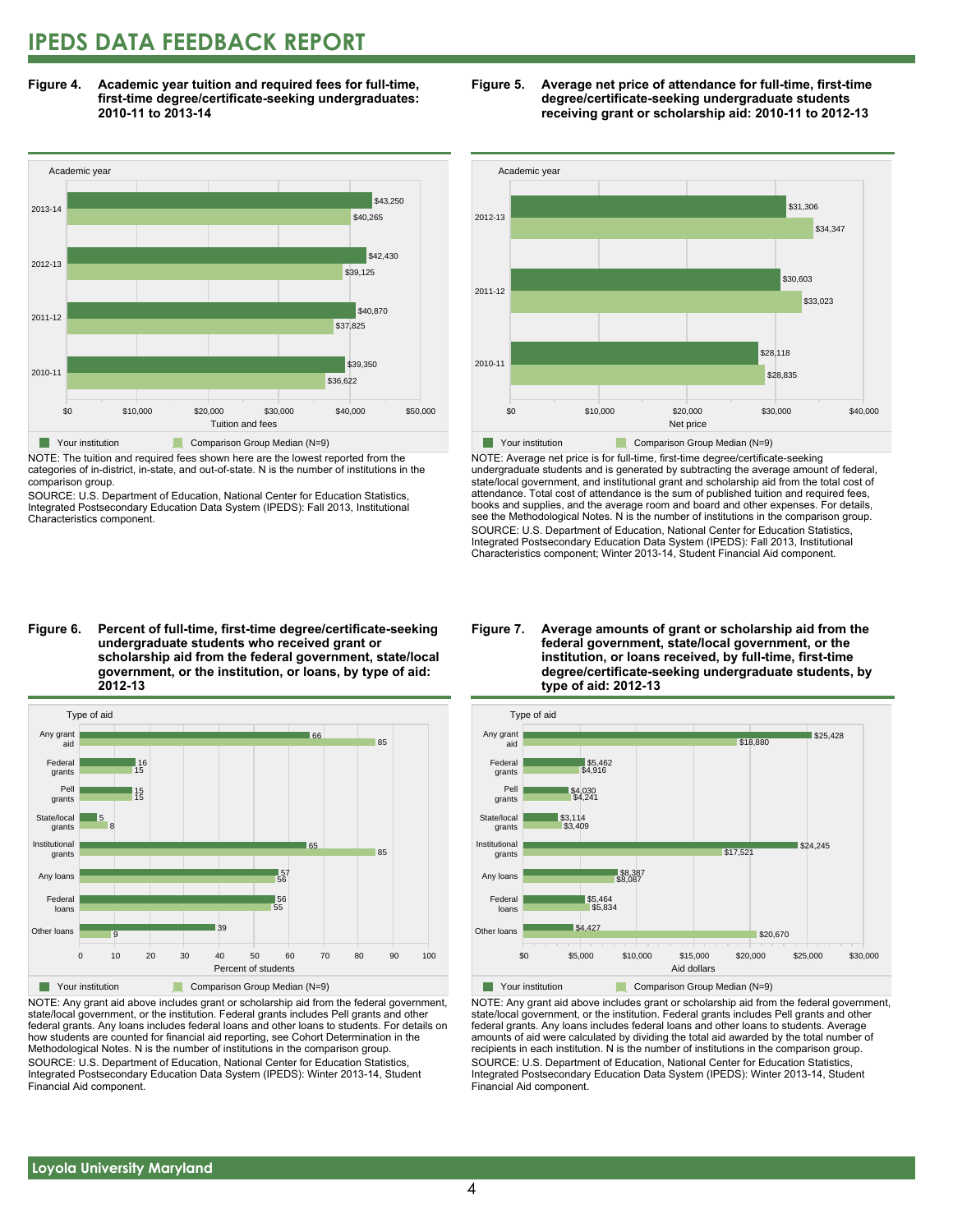## **IPEDS DATA FEEDBACK REPORT**

**Figure 8. Percent of all undergraduates receiving aid by type of aid: 2012-13**

**Figure 9. Average amount of aid received by all undergraduates, by type of aid: 2012-13**



NOTE: Any grant aid above includes grant or scholarship aid from the federal government, state/local government, the institution, or other sources. Federal loans includes only federal loans to students. N is the number of institutions in the comparison group. SOURCE: U.S. Department of Education, National Center for Education Statistics, Integrated Postsecondary Education Data System (IPEDS): Winter 2013-14, Student Financial Aid component.



NOTE: Any grant aid above includes grant or scholarship aid from the federal government, state/local government, the institution, or other sources. Federal loans includes federal loans to students. Average amounts of aid were calculated by dividing the total aid awarded by the total number of recipients in each institution. N is the number of institutions in the comparison group.

SOURCE: U.S. Department of Education, National Center for Education Statistics, Integrated Postsecondary Education Data System (IPEDS): Winter 2013-14, Student Financial Aid component.

#### **Figure 10. Graduation rate and transfer-out rate (2007 cohort); graduation rate cohort as a percent of total entering students and retention rates of first-time students (Fall 2013)**



NOTE: Graduation rate cohort includes all full-time, first-time degree/certificate-seeking undergraduate students. Entering class includes all students coming to the institution for the first time. Only institutions with a mission to prepare students to transfer are required to report transfers out. Graduation and transfer-out rates are the Student Right-to-Know rates. Retention rates are measured from the fall of first enrollment to the following fall. 4 yr institutions report retention rates for students seeking a bachelor's degree. Median values for the comparison group will not add to 100%. N is the number of institutions in the comparison group. Medians are not reported for comparison groups with less than three values.

SOURCE: U.S. Department of Education, National Center for Education Statistics, Integrated Postsecondary Education Data System (IPEDS): Winter 2013-14, Graduation Rates component and Spring 2014, Fall Enrollment component.

#### **Figure 11. Bachelor's degree graduation rates of full-time, first-time degree/certificate-seeking undergraduates within 4 years, 6 years, and 8 years: 2005 cohort**



NOTE: The 6-year graduation rate is the Student Right-to-Know (SRK) rate; the 4- and 8 year rates are calculated using the same methodology. For details, see the Methodological Notes. N is the number of institutions in the comparison group. SOURCE: U.S. Department of Education, National Center for Education Statistics, Integrated Postsecondary Education Data System (IPEDS): Winter 2013-14, 200% Graduation Rates component.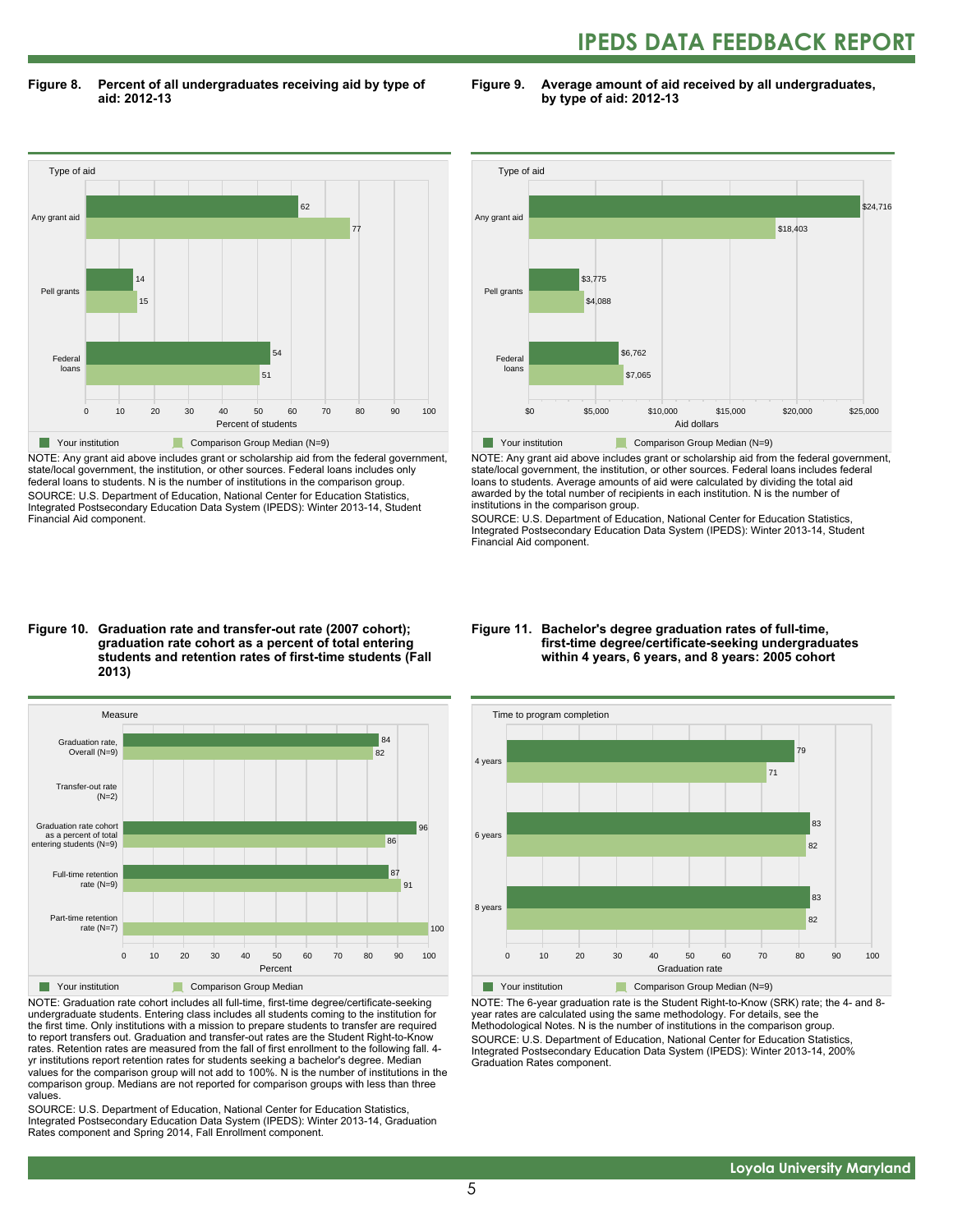## **IPEDS DATA FEEDBACK REPORT**

**Figure 12. Full-time equivalent staff, by occupational category: Fall 2013**



NOTE: Graduate assistants are not included. For calculation details, see the Methodological Notes. N is the number of institutions in the comparison group. SOURCE: U.S. Department of Education, National Center for Education Statistics, Integrated Postsecondary Education Data System (IPEDS): Spring 2014, Human Resources component.





NOTE: Average salaries of full-time instructional non-medical staff equated to 9-month contracts was calculated by multiplying the average monthly salary by 9. The average monthly salary was calculated by dividing the total salary outlays by the total number of months covered by staff on 9, 10, 11 and 12-month contracts.

SOURCE: U.S. Department of Education, National Center for Education Statistics, Integrated Postsecondary Education Data System (IPEDS): Spring 2014, Human Resources component.

#### **Figure 14. Percent distribution of core revenues, by source: Fiscal year 2013**



NOTE: The comparison group median is based on those members of the comparison group that report finance data using the same accounting standards as the comparison institution. For a detailed definition of core revenues, see the Methodological Notes. N is the number of institutions in the comparison group.

SOURCE: U.S. Department of Education, National Center for Education Statistics, Integrated Postsecondary Education Data System (IPEDS): Spring 2014, Finance component.

#### **Figure 15. Core expenses per FTE enrollment, by function: Fiscal year 2013**



NOTE: Expenses per full-time equivalent (FTE) enrollment, particularly instruction, may be inflated because finance data includes all core expenses while FTE reflects credit activity only. For details on calculating FTE enrollment and a detailed definition of core expenses, see the Methodological Notes. N is the number of institutions in the comparison group. SOURCE: U.S. Department of Education, National Center for Education Statistics, Integrated Postsecondary Education Data System (IPEDS): Fall 2013, 12-month Enrollment component and Spring 2014, Finance component.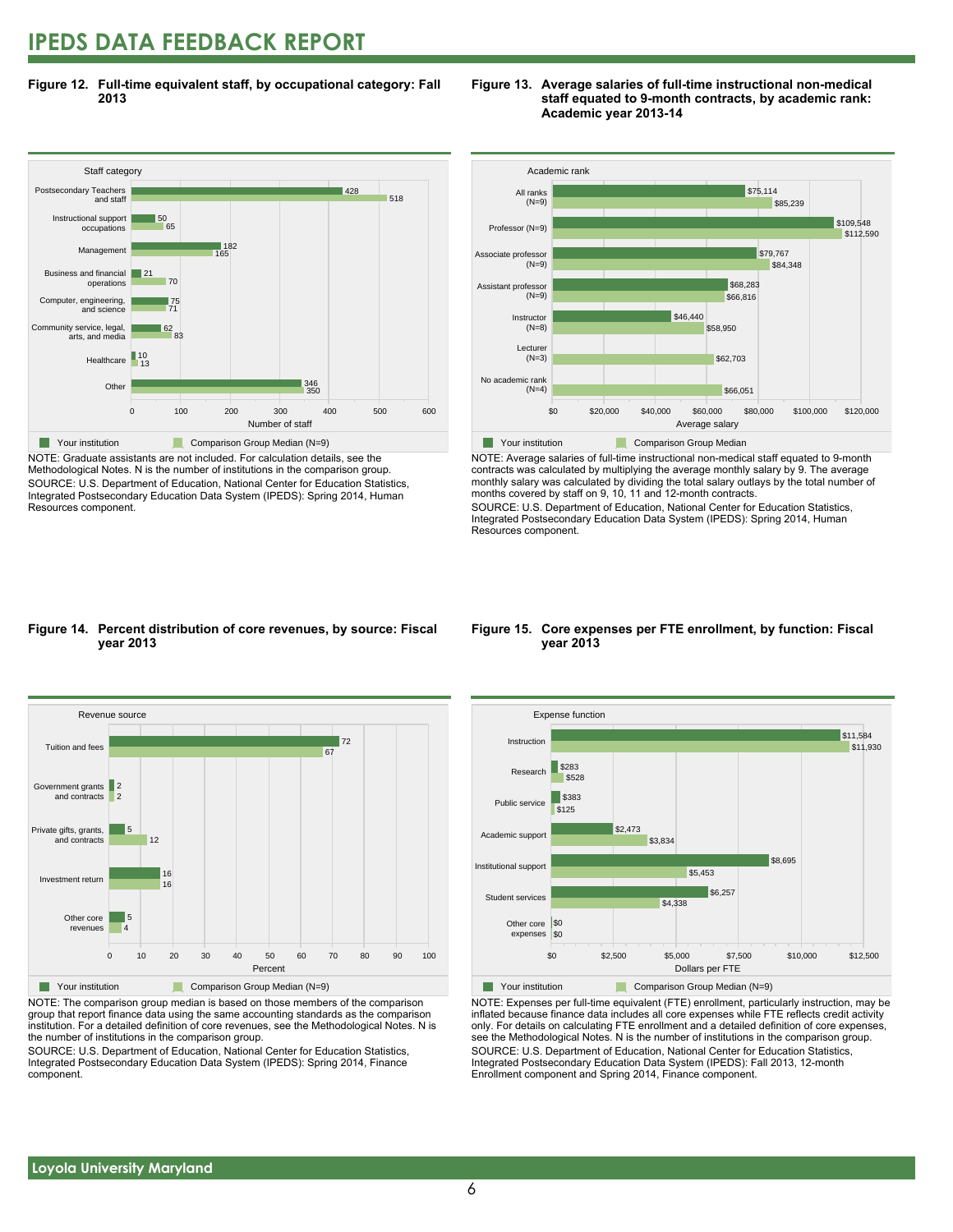### **METHODOLOGICAL NOTES**

#### **Overview**

This report is based on data supplied by institutions to IPEDS during the 2013-14 data collection year. Response rates exceeded 99% for most surveys. Detailed response tables are included in IPEDS First Look reports, which can be found at [http://nces.ed.gov/pubsearch/getpubcats.asp?sid=010.](http://nces.ed.gov/pubsearch/getpubcats.asp?sid=010)

#### **Use of Median Values for Comparison Group**

The value for the comparison institution is compared to the median value for the comparison group for each statistic included in the figure. If more than one statistic is presented in a figure, the median values are determined separately for each indicator or statistic. Medians are not reported for comparison groups with fewer than three values. Where percentage distributions are presented, median values may not add to 100%. The IPEDS Data Center provides access to all of the data used to create the figures included in this report.

#### **Missing Statistics**

If a statistic is not reported for your institution, the omission indicates that the statistic is not relevant to your institution and the data were not collected. Not all notes may be applicable to your report.

#### **Use of Imputed Data**

All IPEDS data are subject to imputation for total (institutional) and partial (item) nonresponse. If necessary, imputed values were used to prepare your report.

#### **Data Confidentiality**

IPEDS data are not collected under a pledge of confidentiality.

#### **Disaggregation of Data by Race/Ethnicity**

When applicable, some statistics are disaggregated by race/ethnicity. Data disaggregated by race/ethnicity have been reported using the 1997 Office of Management and Budget categories. Detailed information about the race/ethnicity categories can be found at <http://nces.ed.gov/ipeds/reic/resource.asp>.

#### **Cohort Determination for Reporting Student Financial Aid and Graduation Rates**

Student cohorts for reporting Student Financial Aid and Graduation Rates data are based on the reporting type of the institution. For institutions that report based on an academic year (those operating on standard academic terms), student counts and cohorts are based on fall term data. Student counts and cohorts for program reporters (those that do not operate on standard academic terms) are based on unduplicated counts of students enrolled during a full 12-month period.

#### **Description of Statistics Used in the Figures**

#### *Admissions and Test Score Data*

Admissions and test score data are presented only for institutions that do not have an open admission policy, and apply to first-time, degree/certificate-seeking undergraduate students only. Applicants include only those students who fulfilled all requirements for consideration for admission and who were notified of one of the following actions: admission, non-admission, placement on a wait list, or application withdrawn (by applicant or institution). Admitted applicants (admissions) include wait-listed students who were subsequently offered admission. Early decision, early action, and students who began studies during the summer prior to the fall reporting period are included. Institutions report test scores only if they are required for admission.

#### *Average Institutional Net Price*

Average net price is calculated for full-time, first-time degree/certificateseeking undergraduates who were awarded grant or scholarship aid from the federal government, state/local government, or the institution anytime during the full aid year. For public institutions, this includes only students who paid the in-state or in-district tuition rate. Other sources of grant aid are excluded. Average net price is generated by subtracting the average amount of federal, state/local government, and institutional grant and scholarship aid from the total cost of attendance. Total cost of attendance is the sum of published tuition and required fees, books and supplies, and the average room and board and other expenses.

For the purpose of the IPEDS reporting, aid received refers to financial aid that was awarded to, and accepted by, a student. This amount may differ from the aid amount that is disbursed to a student.

#### *Core Revenues*

Core revenues for public institutions reporting under GASB standards include tuition and fees; state and local appropriations; government grants and contracts; private gifts, grants, and contracts; sales and services of educational activities; investment income; other operating and nonoperating sources; and other revenues and additions (federal and capital appropriations and grants and additions to permanent endowments). Core revenues for private, not-for-profit institutions (and a small number of public institutions) reporting under FASB standards include tuition and fees; government appropriations (federal, state, and local); government grants and contracts; private gifts, grants, and contracts (including contributions from affiliated entities); investment return; sales and services of educational activities; and other sources. Core revenues for private, forprofit institutions reporting under FASB standards include tuition and fees; government appropriations, grants, and contracts (federal, state, and local); private grants and contracts; investment income; sales and services of educational activities; and other sources. At degree-granting institutions, core revenues exclude revenues from auxiliary enterprises (e.g., bookstores, dormitories), hospitals, and independent operations. Nondegree-granting institutions do no report revenue from auxiliary enterprises in a separate category. These amounts may be included in the core revenues from other sources.

#### *Core Expenses*

Core expenses include expenses for instruction, research, public service, academic support, institutional support, student services, scholarships and fellowships (net of discounts and allowances), and other expenses. Expenses for operation and maintenance of plant, depreciation, and interest are allocated to each of the other functions. Core expenses at degree-granting institutions exclude expenses for auxiliary enterprises (e.g., bookstores, dormitories), hospitals, and independent operations. Nondegree-granting institutions do not report expenses for auxiliary enterprises in a separate category. These amounts may be included in the core expenses as other expenses.